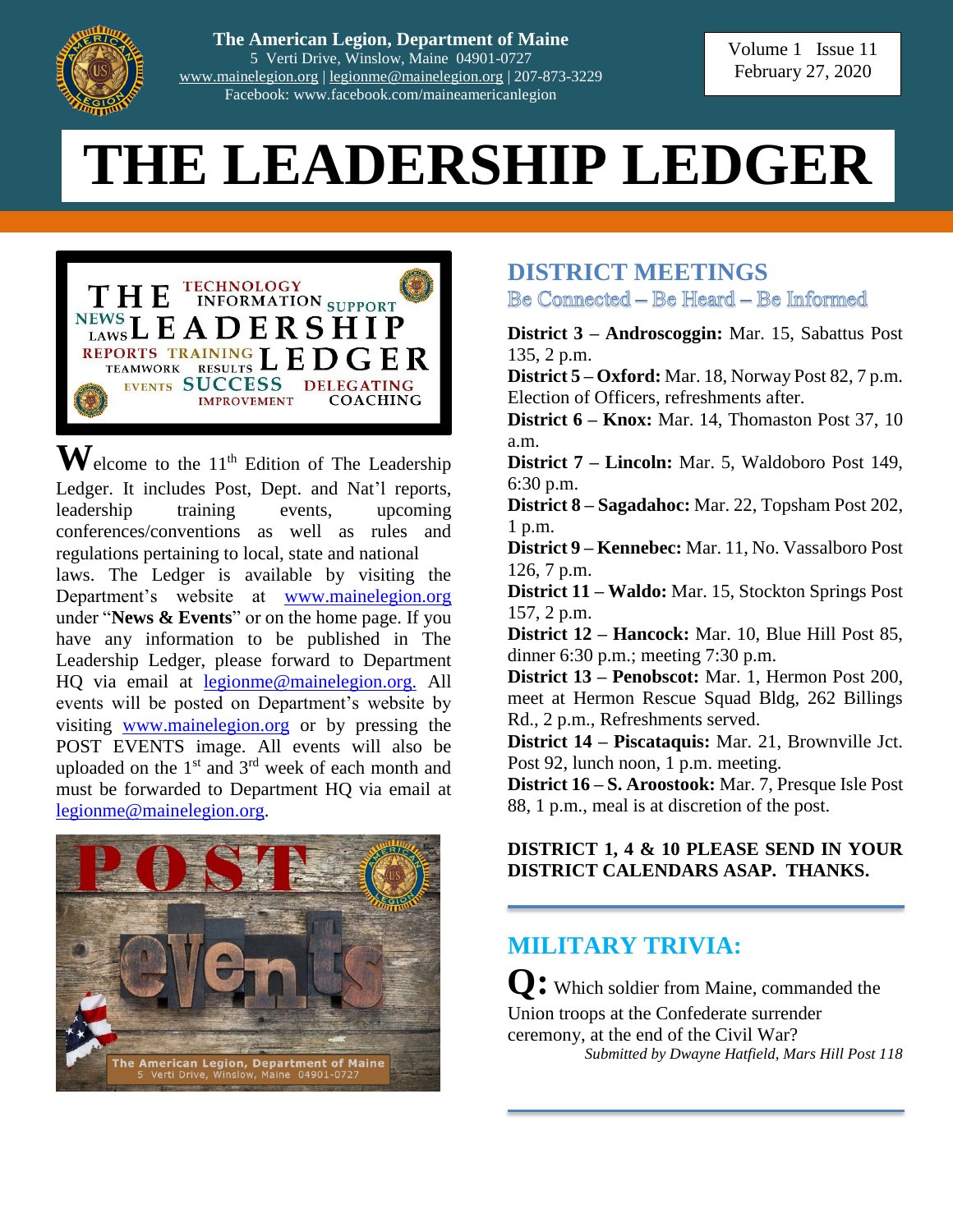

**AMERICAN LEGION DEPARTMENT OF MAINE FOUNDATION**  $(a 501(c)(3)$  nonprofit organization)





### **[FIGHTING TO THE](https://www.gofundme.com/f/5hx779-a-cause-i-care-about-needs-help?utm_source=customer&utm_medium=copy_link&utm_campaign=p_cf+share-flow-1)  [FINISH LINE, FOR THE](https://www.gofundme.com/f/5hx779-a-cause-i-care-about-needs-help?utm_source=customer&utm_medium=copy_link&utm_campaign=p_cf+share-flow-1)  [FOUNDATION](https://www.gofundme.com/f/5hx779-a-cause-i-care-about-needs-help?utm_source=customer&utm_medium=copy_link&utm_campaign=p_cf+share-flow-1)**

# **TEAM FUNDRAISER**

Matthew Jabaut and Caroline Yarmala are organizing this fundraiser on behalf of American Legion Department of Maine Foundation. Donations are 100% tax deductible.

#### **Please join Team Caroline** as she **fights to the**

**finish line** of the Boston Marathon to benefit the American Legion Department of Maine Foundation by **[clicking](https://www.gofundme.com/f/5hx779-a-cause-i-care-about-needs-help?utm_source=customer&utm_medium=copy_link&utm_campaign=p_cf+share-flow-1)  [here](https://www.gofundme.com/f/5hx779-a-cause-i-care-about-needs-help?utm_source=customer&utm_medium=copy_link&utm_campaign=p_cf+share-flow-1)** or visit



[http://www.mainelegion.org/pages/foundation/fundr](http://www.mainelegion.org/pages/foundation/fundraising-events.php) [aising-events.php](http://www.mainelegion.org/pages/foundation/fundraising-events.php) to place your contribution today to

a cause that means so much! **MARATHON**- Why I Run:

I run to feel the **M**usic I run to feel the fresh **A**ir I run to forget the **R**age I run to forget the **A**nxiety I run to embrace the **T**ime I run to embrace the **H**onor I run to remember the **O**ath I run to remember the **N**eed I run this **MARATHON** for



the future of the Maine American Legion

~ Caroline Yarmala

A unique opportunity and the bonds of family and friends give way to a hope for the future.

If you would prefer to donate by check, please make payable to **American Legion Department of Maine Foundation** earmarked "marathon run" and mail to

American Legion Department of Maine Foundation, 5 Verti Drive, Winslow, Maine 04901.

#### **DONATIONS**

Peter Johnson-\$100; Ronda Lecompte-25; Sherree Paradis-100; Julie Dussinger-100; Peter Jabaut-100 Denise Tepler-50; David Tanguay-500; Joanne Ottman-50; Russell Jabaut-100; Joseph Yarmala-100; Nicolas Hamlin-1,000; Nancy Laffin-30; Jonathan Robertson-20; Tracy Grieves-40; Paul L'Heureux-500; Patricia Thurston-100; Jason Hall-50.

# **LEGION LUGE - A SUCCESS**

**T**o those who donated & participated, The American Legion Department of Maine Foundation **THANKS YOU**. Visit this link to see the National Website's story on the Legion Luge.

[https://www.legion.org/membership/248449/legion-luge](https://www.legion.org/membership/248449/legion-luge-family-affair)[family-affair](https://www.legion.org/membership/248449/legion-luge-family-affair)

# **MILITARY TRIVIA:**

**Answer to Military Trivia:** Joshua Chamberlain.

## **MEMBERSHIP - 90% GOAL**

 $T_0$  all members that receive the Legion Ledger we need your help!!! We need 524 by March 10. We do not care if you only have 2 on your desk or in your brief case please get them to HQ.

#### **HOW DO YOU COMPARE? "5 TRAITS OF FINANCIALLY PREPARED VETERANS"**

**V**eterans are a highly diverse group of people from their military background to their civilian career, from their education to their household income,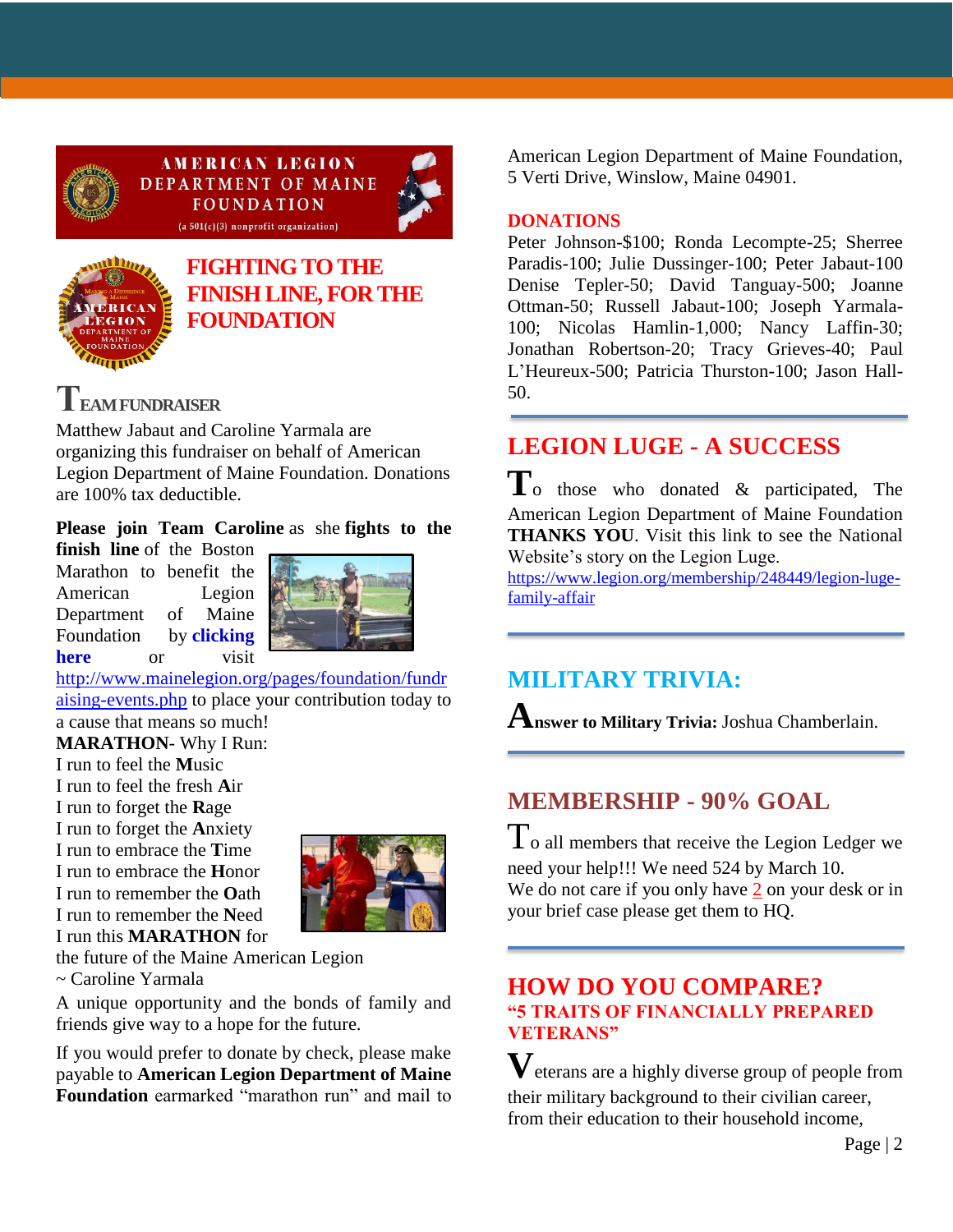from their age to their marital status. A new study found that veterans who are on-track or ahead in meeting their financial goals cut across these demographics, and they also hold 5 attributes in common.

The Veterans Financial Preparedness Report 2019 is the very first study to examine how well-equipped U.S. military veterans are to meet their financial goals after leaving the military.

Prepared by the Legionnaire Insurance Trust for the departments of the American Legion in honor of the Legion's 100th anniversary, the study includes key findings from a survey of more than 1,500 veterans, representing a wide variety of backgrounds.

Overall, more than one-half of veterans said they are behind on saving for retirement, while just over onethird said they are on-track and just 8% said they are ahead of schedule.

Which veterans are financial prepared? Given that so many veterans are behind in saving, what sets apart those who are on-track and ahead of schedule from their peers? According to the report, 5 attributes were common among veterans. Follow this link [https://www.thelit.com/How-do-you](https://www.thelit.com/How-do-you-compare)[compare](https://www.thelit.com/How-do-you-compare) to get the full report.

*Veterans Financial Preparedness Report 2019 [www.TheLit.com](http://www.thelit.com/)*

#### **PAST COMMANDERS CLUB**

**I**f you are a Past Post Commander of The American Legion, Department of Maine and have not yet paid your annual dues to the Past Commander Club in support of the James V. Day Scholarship, please do so as soon as possible by filling out the attached form or visit

[http://www.mainelegion.org/pages/formsapplication](http://www.mainelegion.org/pages/formsapplications.php) [s.php](http://www.mainelegion.org/pages/formsapplications.php) and click on the Past Commanders Club (Fillable) form. Mail form along with \$2.00 per member to The American Legion, Past Commanders Club, 5 Verti Drive, Winslow, Maine 04901-0727.

It is because of you, and the members and officers of your Post that The American Legion, Department of

Maine can authorized 2 students to receive a \$500 scholarship each year. Thank you for your support!

#### **THANK YOU LETTERS ARE CRITICAL**

**A**ll Posts accepting donations on behalf of The American Legion, Dirigo Boys State are responsible for sending a thank you letter or note to businesses or individuals who donated. Donors who receive prompt, heartfelt thank you letters are far more likely to continue to give in support of The American Legion programs. Attached is a sample letter.

### **PAST COMMANDERS CLUB DUES**

**T**hank you to the following posts who sent in their dues to sponsor James V. Day Scholarship:

| Post 24         | Rumford          |
|-----------------|------------------|
| Post 41         | Milo             |
| Post 58         | <b>Buckfield</b> |
| Post 59         | Pembroke         |
| Post 94         | Greenville       |
| Post 132        | Richmond         |
| Post 147        | Madawaska        |
| <b>Post 148</b> | Windham          |
| Post 153        | Auburn           |
| Post 197        | Westbrook        |
|                 |                  |

### **AMERICAN LEGION UNIFORM CAP ORDERS**

#### **EFFECTIVE IMMEDIATELY!**

**T**he Department of Maine will no longer be placing orders for American Legion District caps and above. To place an order for a uniform cap, please visit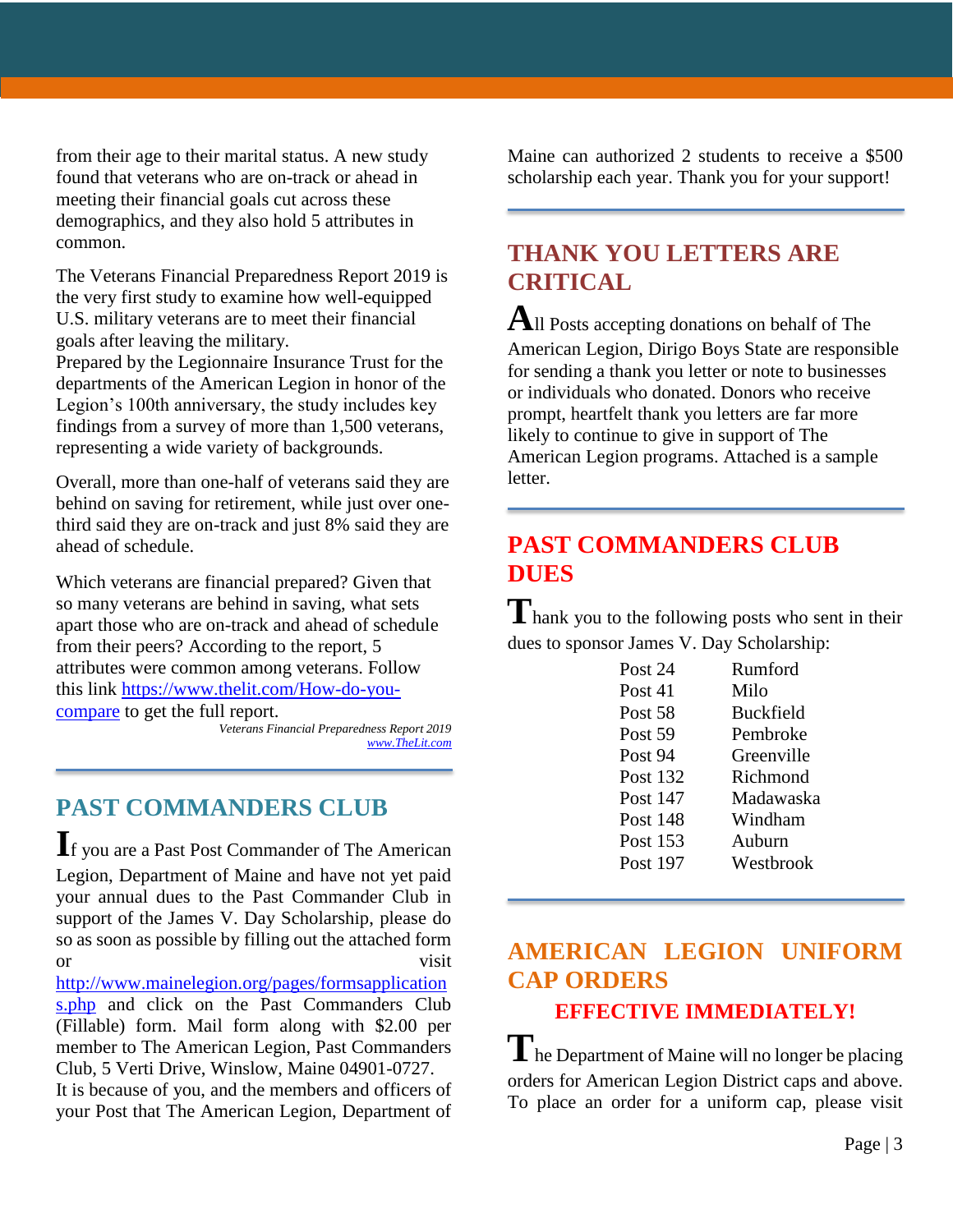[www.emblem.legion.org,](http://www.emblem.legion.org/) choose American Legion, and Caps (Uniform) located under Apparel and follow the steps 1-7. If you have any questions about ordering your uniform cap, please call (888) 453- 4466 before you place your order and an Emblem Department Representative will be happy to assist you. Additional help is also available by choosing the link "Help ordering uniform caps".

#### **TRYING TO FIND A PHONE NUMBER**

**I**'m conducting a revitalization in Indiana this weekend. As you know we have run across the issue of missing phone numbers and the inability to look them up. In the past, we had used anywho.com and/or 411.com and I was just told about a new service called fastpeoplesearch.com which is still free. I just wanted to pass on the info as soon as I heard.

*Kevin Mook (MD), Membership Engagement Coordinator, IA & Membership Division (Nat'l H.Q.)*

### **HONOR FLIGHTS**

**U**pcoming dates: Flight 1 - April 24-26 Flight 2 - May 29-31 Flights - June, Sept. and Oct. - Dates to be Determined. Follow this link for more information. <https://www.honorflightmaine.org/>

#### **FISHER HOUSE RIBBON CUTTING CEREMONY**

The VA Maine Healthcare System cordially invites you to attend the Fisher House Dedication Ceremony & Ribbon Cutting on April 3, 10 a.m., 1 VA Center, Augusta. **RSVP** by Mar. 25 to 207-623-8411, ext. 2200, or [jonathan.barczyk@va.gov](mailto:jonathan.barczyk@va.gov) Please see attached for more details.

#### **THE DETACHMENT COMMITTEE TO ELECT RICHARD L. HUNTLEY NATIONAL VICE COMMANDER**

#### **Eastern Region of the Sons of The American Legion**

Ladies and Gentlemen,

I would like to introduce to you our newest Candidate for high office of the Sons of The American Legion National Vice Commander. He has served as Squadron Commander, District Commander, many of Detachment offices including Detachment Commander. Currently he serves as our National Executive Committeeman, our own Richard "Dickie" Huntley.

I am recalling my own campaign for National Vice Commander and can tell you that it requires quite a bit of funds to pursue this high office in the Sons of The American Legion. It took \$10,000.00 to successfully achieve that goal. It remains the going rate and obviously he won't be able to do this alone and will need some help from the entire Department Maine American Legion Family.

I am asking that all squadrons send a donation to Dickie or if your Squadron can run a fundraiser or raffle on his behalf. If all Squadrons, or even perhaps Units or even Posts could assist in any way it would be greatly appreciated. You will see some fundraisers being advertised from our committee from time to time and would appreciate your involvement in that. The committee has a Finance Officer which all funds should be sent to him or Dickie. Jim's address is Jim Hughes, 27 Tufton St., Brunswick, ME. 04011 or

Richard Huntley at 38 Whale Cove Rd., Machiasport, ME 04655.

As a matter of fact, we have T- Shirts available. Attached you will see them front and back. They are available in Forest Green and Navy Blue and cost



\$20.00 apiece. Get every color. I think in the future there will be polo shirts in those colors but are not available yet.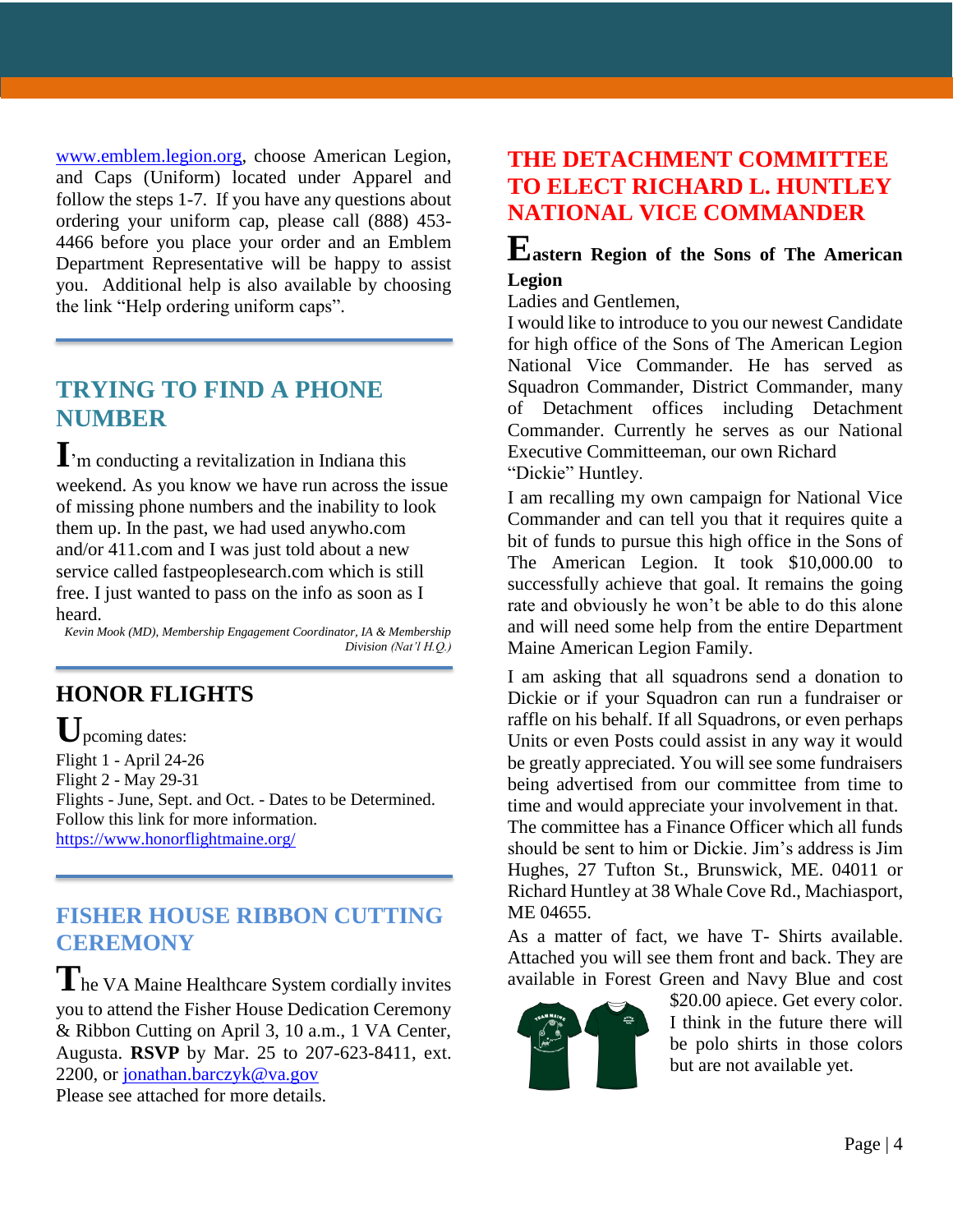I am very pleased to be able to give you this news and hope for your support for this candidate. It is not often that we, in the State of Maine, have the opportunity to assist one of our own to aspire to this lofty goal. I am positive that he will perform well and with our support he should represent this Detachment in an admirable way. If you should have a fundraising event or would like a visit from Dickie or myself, feel free to contact him or me Don Allisot, P O Box 438, Woolwich, ME. 04579, Phone (207) 751-2109. *Yours in Service,*

*Don Allisot Chairman, Committee to Elect Dickie Huntley*

#### **MAINE LEGION COLLEGE CLASS FOR 2020**

**W**e are currently working on the next Maine Legion College Classes for the 2020 year. As in the past, you have to make a commitment but we know that you will gain much from these classes and from other Legionnaires from all over the State of Maine.

This is the schedule we will follow: Classes start at 8:30 a.m. each day

Phase 1: May 16 & 17 Phase 2: July 18 & 19 Phase 3: Sept.19 & 20

To attend these classes, you must first go online at: [www.legion.org/alei](http://www.legion.org/alei) and complete the Basic Training Course. After completion, please forward a copy of the Certificate to us at State HQ. You may scan the document and send it by email to [paul@mainelegion.org](mailto:paul@mainelegion.org) along with your **Name, Post** No., and Cell Phone No. From that point, you will be included in the class starting on May 16 and we will communicate by email with any information we need to pass on.

#### **ATTENTION 2019 LEGION COLLEGE GRADUATES**

The shirts that were ordered for the 2019 class have arrived at Department H.Q. Please stop by or make

arrangements with the Dept. Adjutant (Paul) for a delivery.

## **LEGION BASEBALL**

**T**eam registration is open at [www.baseball.legion.org](http://www.baseball.legion.org/) for the 2020 season.

April 1 is deadline to register your team. Please do so sooner than later. No cost to register. When insurance & fees are due, May 1, it should be less than \$500. Failed to get your application by April 1 will result in NOT having a team this season. We need to know what we have for teams by April 1 for determining the Zones and scheduling.

Spring meeting date is Mar. 29, 10 a.m., American Legion State H.Q. This meeting is mandatory for each team to have representation by someone affiliated with the team.

Regular season will start Tues., June 16, and last 5 weekends. Schools participating in the State tournament will have to make up missed games ASAP after June 20. 18 game schedule. Games will be Tues., Thurs, & Sat. (2). We are looking into having a showcase tournament on the weekend of July 11, possibly 2 venues. Let me know of any interest. NO games on July 4.

State Tourney will be July 25-29 at Husson University in Bangor. New England Regional will be Aug. 5-9 in Shrewsbury, MA.

Any questions, concerns or suggestions, please be in touch.

Rod Stevens, Rod@aerialsurveyandphoto.com 207-634-2006 (w) or 207-431-0731 (c)

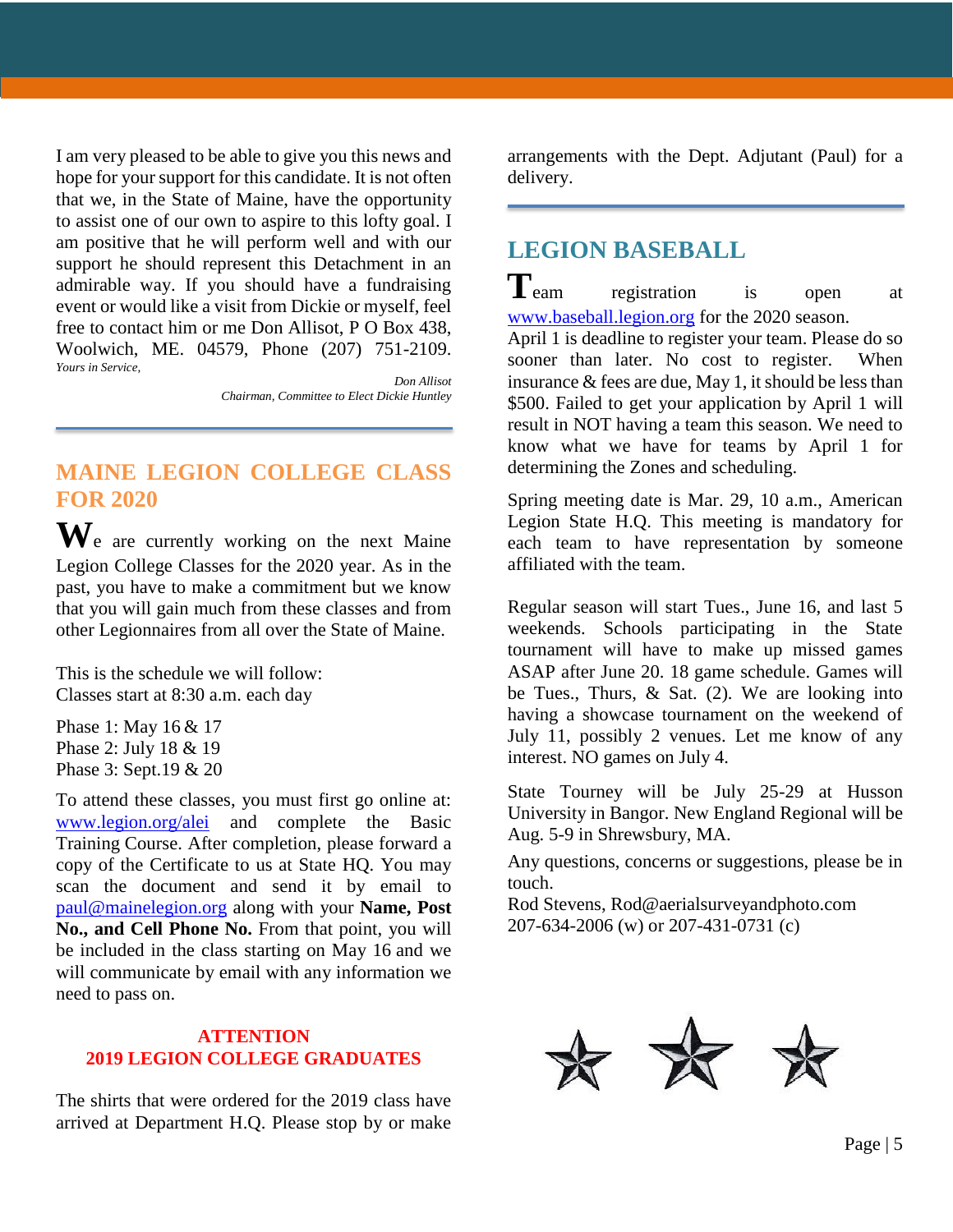

### **PROMOTE YOUR BUSINESS WITH MAINE AMERICAN LEGION**

**T**he American Legion, Department of Maine will be taking a new direction this year to improve our Annual State Convention Yearbook. Various changes will take place including the format of the publication as well as a digital copy which will be made available online at [www.mainelegion.org.](http://www.mainelegion.org/) To submit your sponsorship ad and payment, click on the above image of the Maine American Legion Convention Yearbook Sponsorship Request Form.

#### **THE MAINE LEGIONNAIRE SUBMISSIONS**

**P**lease be reminded that only those articles and/or pictures which are sent in proper form will be considered for publication in The Maine Legionnaire. As we continue to receive an overabundance of photos for publishing, we must have guidelines to follow. In order to publish any photo(s) received, effective immediately, the submitter must include the following: Who are the individuals in the photo (left to right), what the photo is about, and when and where the event took place. If the above mentioned is not provided, the photo will be returned to the submitter for clarification and submission of the required information.

Anyone interested in submitting an article and/or a photo, please send via email to [legionme@mainelegion.org](mailto:legionme@mainelegion.org) or [rachael@mainelegion.org](mailto:rachael@mainelegion.org) or mail to The American Legion, Department of Maine, 5 Verti Drive, Winslow, Maine 04901-0727.

Deadline for May Issue: April 24, 2020



**THE MAINE LEGIONNAIRE FEB. 2020 ISSUE** Please check out our Maine Legionnaire newspaper for the February 2020 issue available on-line at [http://www.mainelegion.org/media/TML/TMLFEB2](http://www.mainelegion.org/media/TML/TMLFEB2020_PGS1-36_new.pdf) [020\\_PGS1-36\\_new.pdf](http://www.mainelegion.org/media/TML/TMLFEB2020_PGS1-36_new.pdf)

#### **JUNIOR SHOOTING SPORTS AFFILIATION**

**P**lease discontinue any use of the Junior Shooting Sports Affiliation form with the return address of the National Headquarters. This form was in previous years used for the National Tournament and the 2019–2020 season was the last time that it was accepted for registration for the National Tournament.

Affiliation for the National Tournament will be a yearly requirement and starting with the 2020–2021 National Tournament the only affiliation form that will be accepted will be the form that will be downloaded as part of the registration process.

However, understand that department were using the affiliation form for their use as well. There is now an Affiliation Form at the following link that you and your department can use. Section at the bottom is fillable so that you can put a return address in.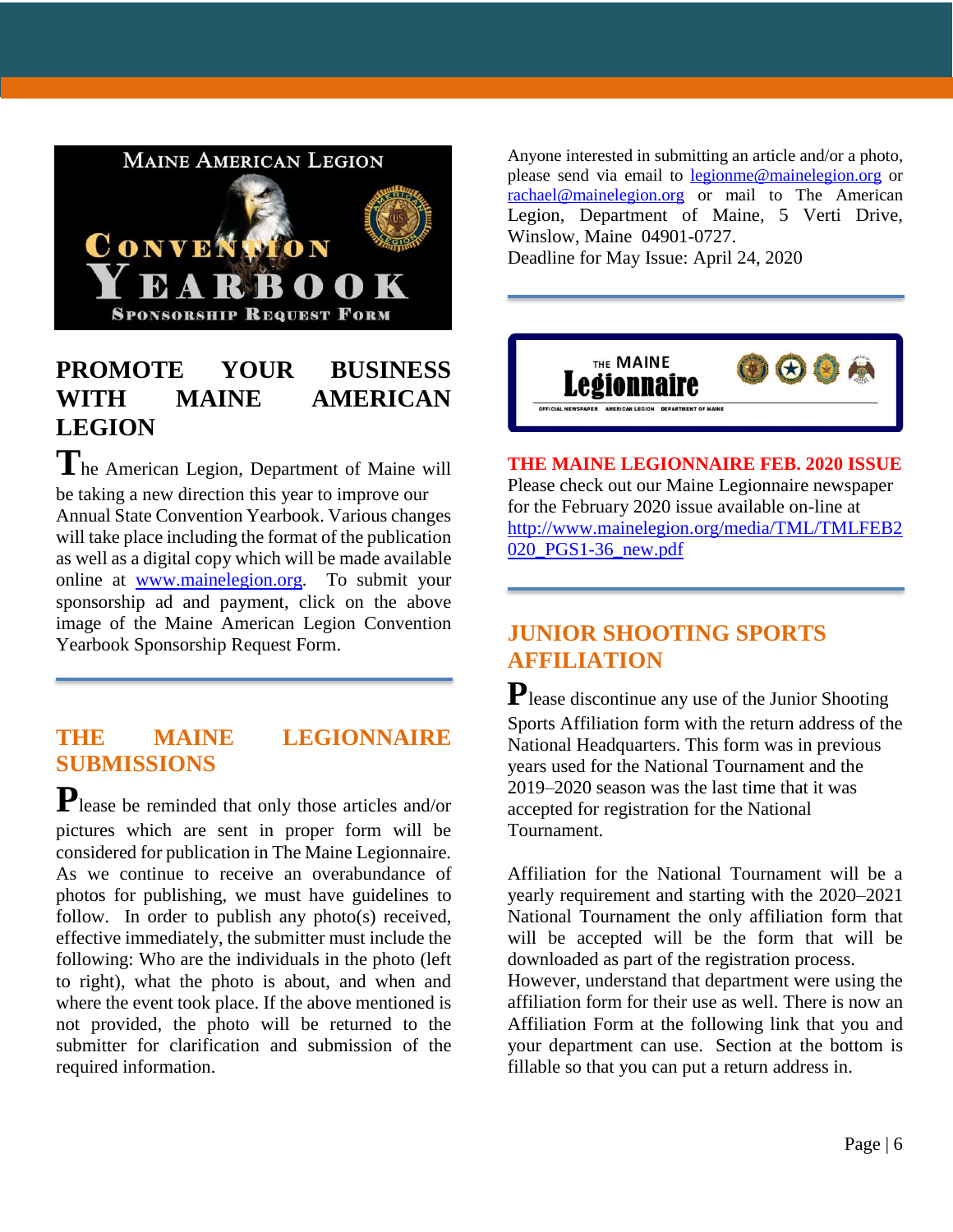It also has the capability for e-signatures if you wish to want that capability.

[https://www.legion.org/documents/legion/pdf/Junior\\_Sh](https://www.legion.org/documents/legion/pdf/Junior_Shooting_Sports_Affiliate_Form.pdf) [ooting\\_Sports\\_Affiliate\\_Form.pdf](https://www.legion.org/documents/legion/pdf/Junior_Shooting_Sports_Affiliate_Form.pdf)

> *Respectfully submitted Bill Megnin Youth Program Manager Oratorical and Junior Shooting Sports The American Legion National Headquarters 700 North Pennsylvania Street Indianapolis, IN 46204*

#### **DONATIONS**

National Commanders Campaign

| Debra Couture, Dept. 1 <sup>st</sup> Vice Commander | \$125 |  |
|-----------------------------------------------------|-------|--|
| Gregory Couture, Dept. Finance Officer              | \$125 |  |
| Joseph Donahue, District 8 Commander                | \$100 |  |
| Peter Johnson, Past Dept. Commander                 | \$200 |  |
| Anthony "Tony" Jordan, Past Nat'l Cmdr.             | \$125 |  |
| Randy Kluj, Past Dept. Commander                    | \$125 |  |
| Paul L'Heureux, Dept. Adjutant                      | \$125 |  |
| Scott Paradis, Past Dept. Commander                 | \$100 |  |
| Kirk Thurston, Dept. $2nd$ Vice Commander &         |       |  |
| Patricia Thurston, Dept. Sgt-At-Arms                | \$200 |  |
| Lloyd Woods, NEC                                    | \$190 |  |

#### **Boys** State

| Richmond Post 132 (tuition) | 1 Boy |
|-----------------------------|-------|
| Hampden Post 213 (tuition)  | 1 Boy |
| Madison Squadron (donation) | \$25  |
| Phippsburg Post 216         | \$50  |

#### **2020 NATIONAL COMMANDER'S CAMPAIGN**

A<sub>s</sub> you may be aware, each year we request donations to be given to the leading candidate for the position of National Commander of The American Legion. This year's leading candidate is Mr. Paul Dillard from the Department of Texas. He, like all of his predecessors is faced with a large financial challenge to get to this most prestigious office and

will do a lot of travelling and have expenses which he may need assistance in covering.

Each department donates to the cause and we are not the only one to do so. The many departments also supported our own Tony Jordan when he was campaigning for National Commander and it is only right that we, The American Legion, Department of Maine do so also.

Please consider donating to this great cause so that the Department of Maine can support Paul's quest for election to the high position of National Commander. Please send donations to The American Legion, Department of Maine, 5 Verti Drive, Winslow, ME 04901 and earmarked in the "Memo" portion of your check or money order "National Commander's Campaign". The donations will be given to Mr. Dillard prior to his visiting our department at the soonest possible time.

Thank you and let's make this one a great one!

| Lloyd Woods             | Anthony "Tony" Jordan |
|-------------------------|-----------------------|
| Nat'l Exec Committeeman | Past Nat'l Commander  |

# **THE WHY TO JOIN NOW**

The 100 percent American Legion membership target date is around the corner – May 13. As post membership drives are ramping up to meet the target date, don't forget about the more than 4 million veterans who are now eligible to join The American Legion under the LEGION Act (Let Everyone Get Involved In Opportunities for National Service Act).

This legislation declares that the United States has been in a state of war since Dec. 7, 1941. As a result, this acknowledges and honors the service and sacrifice of at least 1,600 veterans who died or were wounded in previously undeclared periods of war. And it also allows veterans from those previously undeclared war eras (Cold War and conflicts in between) to receive American Legion membership and benefits that they have earned through their honorable service.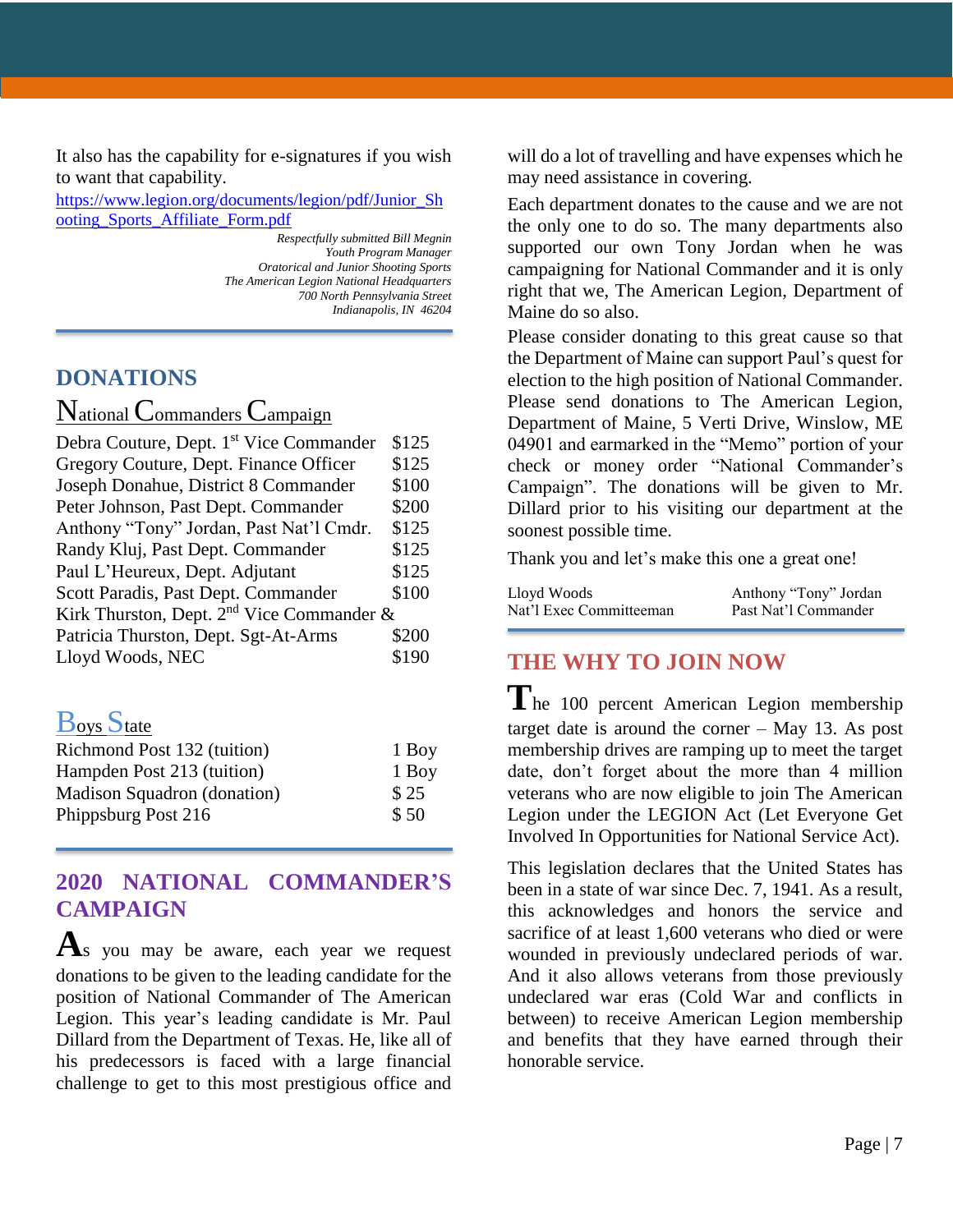The LEGION Act was signed into law less than seven months ago on July 30, 2019. And as of Feb. 4, nearly 9,200 veterans, who were previously ineligible, have joined under it. While many American Legion posts in communities nationwide are sharing the news through local media about the expansion of membership eligibility, it's important to continue to get the word out and keep the LEGION Act at the forefront of all membership activities.

#### **●The why**

While recruiting a veteran now eligible under the LEGION Act, you may have heard the words "I couldn't join previously. So why now?" American Legion Membership & Post Activities Committee Chairman Jay Bowen provides insight on the why.

"It is extremely important that we spread the word throughout our community that The American Legion, working tirelessly for the past several years, was successful in helping our Congress understand what we've always known – veterans who served our great nation since World War II have been exposed to and engaged in hostile conflicts all over the world. They should be recognized as wartime-era veterans. With the passage of the LEGION Act, they have the recognition that they have long deserved.

"The passage of this act has opened membership eligibility to veterans who have earned the right to be called Legionnaires! It is now up to us to welcome those veterans into our organization."

#### **●Who can now join?**

Anyone who served honorably since Dec. 7, 1941. And remember, the LEGION Act not only expands membership eligibility for the Legion, but also for the Sons of The American Legion. So any son or grandson of an eligible Legionnaire, whether living or deceased, can join the Sons program.

#### **●Membership impact**

While the LEGION Act will help increase membership, Bowen shared two other ways to boost numbers – working the programs and working together.

"Regardless of size, locality or assets, every post can do something in support of our programs," he said.

That can be sponsoring an American Legion Baseball team or Boys Scout troop; sending young men and women to Boys State and Girls State or the Oratorical Contest; marching in a Veterans Day parade; or sitting with a veteran at a nursing home or VA medical center.

And Bowen reminds members when they are out in the community supporting veterans to wear the Legion emblem. "Others will see it and want to know about us, and often they will want to help."

Then, engage the entire Legion Family – Legion, Sons, Auxiliary and Legion Riders.

"This opens the door to many with friends, relatives and neighbors who qualify for membership and have similar interest," Bowen said. "The most successful posts I have seen are posts with active programs and members working together.

"We need to reassure our veterans and their family that we were there then, we are there now, and we will be there always."

*<https://www.legion.org/dispatch/248293/why-join-now> Feb. 11, 2020*

# **LOOKING FOR VOLUNTEERS**

**V**olunteer Legionnaire needed at The American Legion, Department of Maine to make phone calls. Please call 207-873-3229 for more information. Possible incentives.